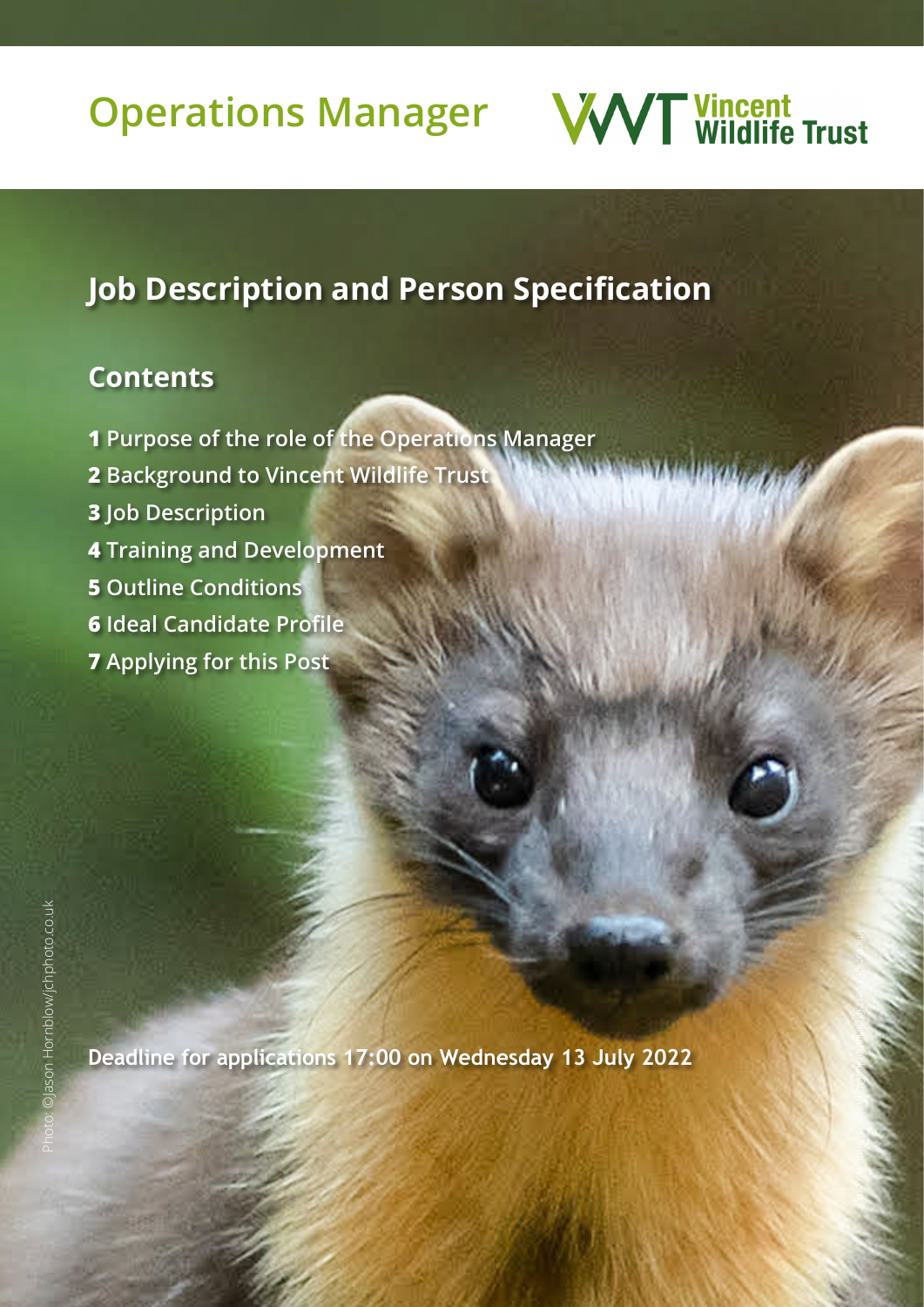## **1** Purpose of the role of the Operations Manager

The key purpose of this role is to assist the CEO in the smooth running of the operational functions of the Trust and managing Head Office operations in terms of general business and administrative functions, including routine HR tasks and Health and Safety administration.

Please read all of the pack information that follows. If you are interested in this position, further information on timing and the application process is found at the end of this job pack.

## **2** Background to Vincent Wildlife Trust

VWT is a specialist mammal research and conservation charity working on threatened carnivores and rare bats. We are a science-led organisation, developing evidence-based conservation interventions to address issues affecting our priority species and then delivering those interventions through practical on-the-ground conservation projects. We work closely with universities, co-funding and supervising PhD projects, and with partner NGOs, where synergies in our aims allow us to deliver over and above what we could achieve on our own.

Our Head Office is near Ledbury in Herefordshire where ten of our team are based. The rest work from home offices, including two in the Republic of Ireland. Although most of our work is focused in Britain and Ireland, we have a broader European remit and a particular interest in threatened mammal populations in eastern Europe.

VWT has a financially secure base derived from a substantial endowment from our late founder, Vincent Weir. Funding from our investments is supplemented through grants, donations and specialist contract work that we undertake for government bodies and NGOs.

VWT has strong governance and leadership and a clear direction to increase the impact and geographical scope of its operations through its 2020-30 Ten Year Strategy.

More information is available on our website [www.vwt.org.uk](http://www.vwt.org.uk )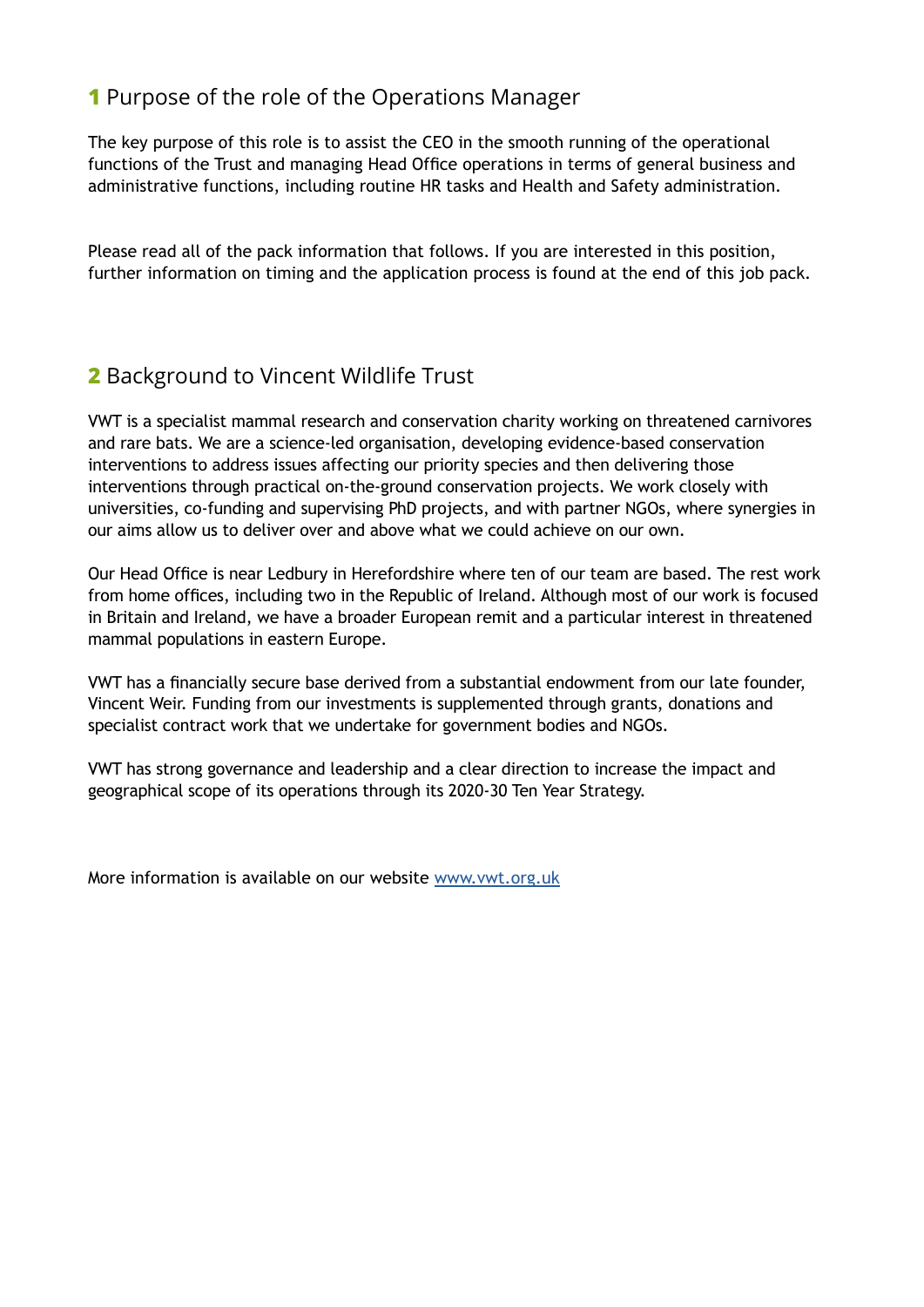## **3** Job Description

Grade/Starting Salary Grade 4 (starting salary £31,000 per annum)

Location of Job VWT's Head Office at Bronsil, Eastnor

Responsible to VWT's CEO

Job Purpose To assist the CEO in the smooth running of the operational functions of the Trust and managing Head Office operations in terms of general business and administrative functions, including routine HR tasks and Health and Safety administration.

## **Main Duties**

#### **1 HR**

- To provide support to the CEO and other line managers as required in the recruitment, retention and departure of staff from the organisation.
- This includes preparation of job paperwork, managing job listings and advertisement in conjunction with Communications staff, managing interviews, reference requests and ensuring a comprehensive induction programme is in place and delivered to ensure a smooth recruitment of new staff members into the organisation.
- In consultation with VWT's HR provider, support line managers in resolution of HR and staffing issues. Be aware of changes in good HR practice, briefing CEO and Senior Management Team of any resulting suggested changes in VWT practice and overseeing implementation.
- Direct VWT's HR provider to ensure the staff Employee Handbook is kept up to date.
- Manage annual leave bookings, sick leave reporting and oversee completion and distribution of staff movements sheet.
- Ensure staff contracts of employment are up to date and reflect current employment legislation in the relevant countries, in consultation with VWT's HR provider.
- Support twice-yearly appraisal process and salary increases as appropriate.
- Ensure HR records are kept up to date and retained securely as detailed in the data retention policy.

#### **2 General office management and administration**

- Line management of the Administration Assistant
- IT support in conjunction with VWT's IT provider; day-to-day liaison with our landlord regarding repairs, servicing and maintenance; routine housekeeping tasks including dealing with cleaners and waste management providers; ensuring equipment is in a good state of repair, ensuring sufficient stocks of stationery and other office supplies; and dealing with utility providers.
- Managing areas of the Trust's infrastructure as directed by the CEO, including overseeing the lease agreements on VWT office premises.
- Support CEO in managing VWT's risk including maintenance of a risk register and disaster recovery planning.
- Manage the Trust's fleet of pool and company vehicles.
- Ensure VWT data is effectively secured, stored, managed and protected from cyber threats and the Trust and its staff are GDPR compliant in all areas of the Trust's business.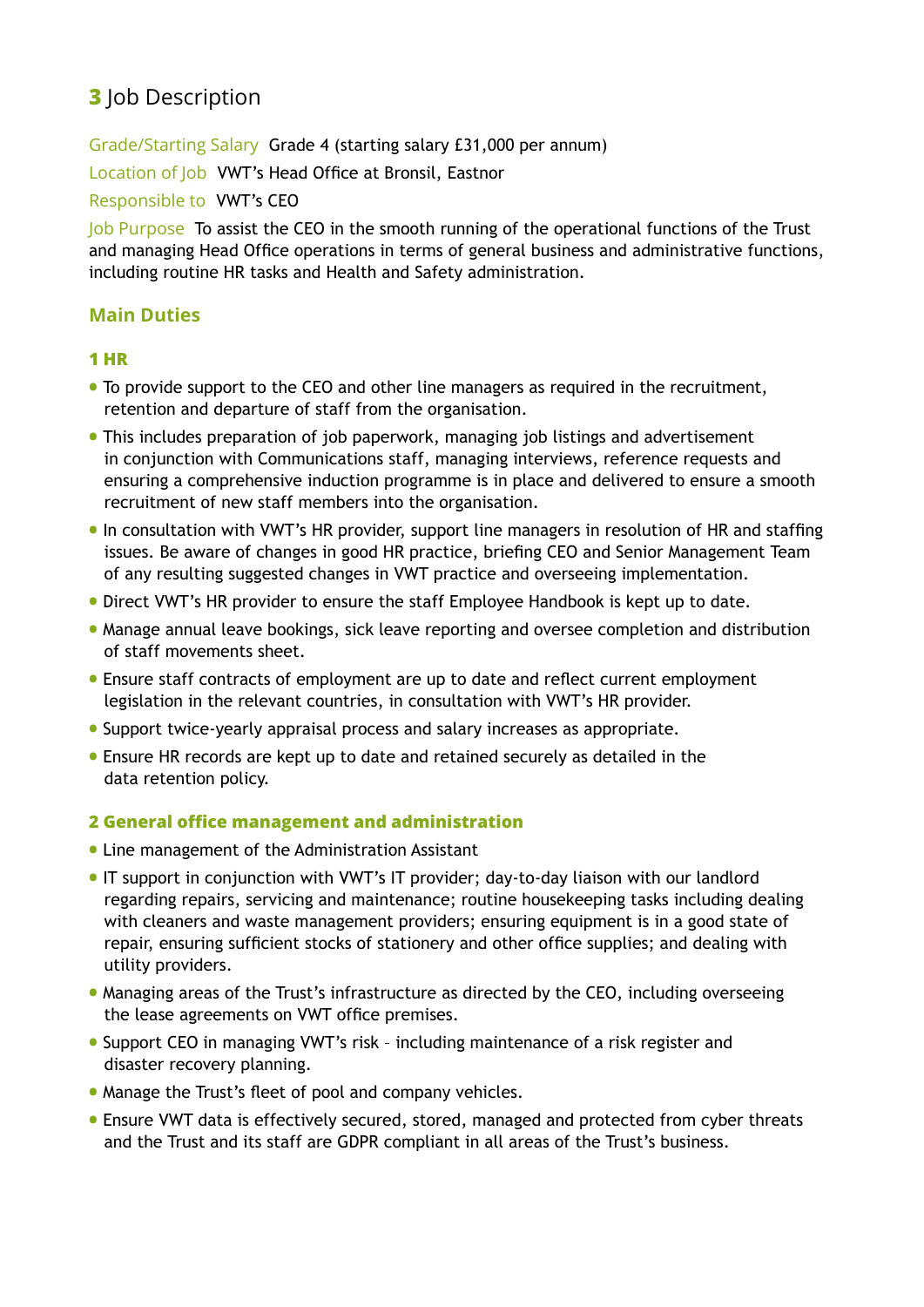**3 H&S** – Ensuring H&S processes are in place to comply with H&S legislation and keep the CEO and Trustees informed of any major issues that may affect the safe operation of the Trust.

- This includes providing quarterly reports to the CEO ahead of Board meetings and updating the H&S Policy annually, for Board approval.
- Ensure the H&S Manual is updated as required and the H&S Audit is completed each year.
- Ensure the Lone Working policy is always followed.
- Attend regular H&S meetings and follow up on H&S issues and near misses, reporting to the senior management team and board, as required.
- Ensure required H&S training and certification is kept up to date.
- Act as Fire Officer and H&S Officer in conjunction with the Head of Conservation in relation to fieldwork H&S.

#### **Other Duties**

- Develop a plan to implement a CRM system to support HR, volunteering, Trustee and partnership activity within the Trust – and oversee recruitment of a provider and delivery of the system through to implementation.
- Complete budget forecasting and planning as required.
- Check and authorise VWT payments via online banking.
- Where appropriate, manage responses to fundraising campaigns, ensuring appropriate responses to donors.
- Deliver administrative/PA support to the Chief Executive if required.
- Provide meetings and events support in conjunction with the Administration Assistant. Minute quarterly staff meetings and distribute to staff.
- Update policies that relate to the Operations Manager's area of responsibility according to required review dates and with the correct approvals.
- Support intern placements typically up to three per year.

#### **General**

- To attend training courses that further the Trust's and personal development needs.
- To be familiar with and abide by the Trust's policies and procedures.
- Present a friendly and a professional personal manner.
- Carry out other duties commensurate to the role as required by the Trust.
- Always keep Health and Safety matters as the overriding determinant and in all circumstances.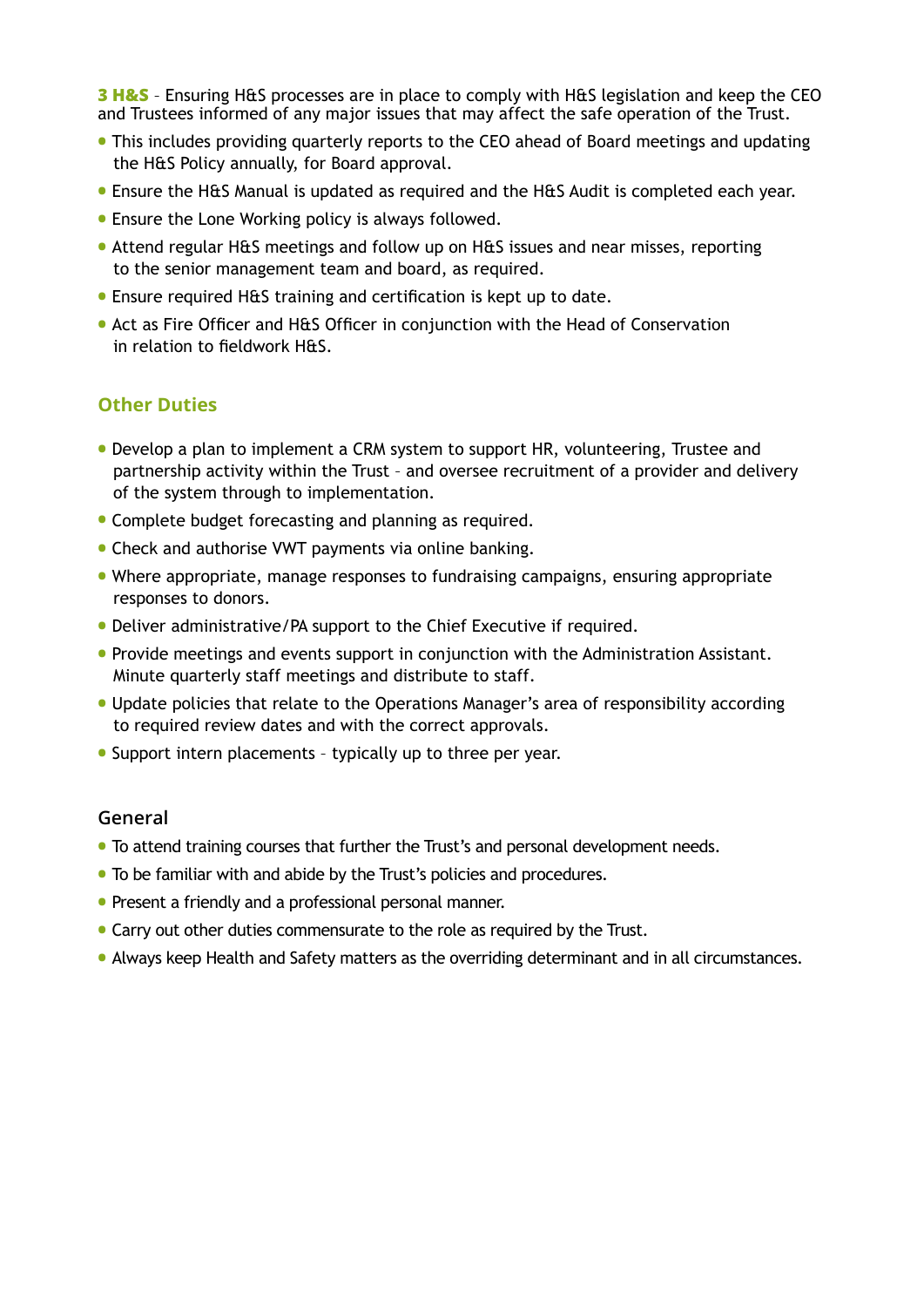## **4** Training and Development

As part of its commitment to investing in its people, VWT trains and supports its staff in the delivery of their duties. Advice will be given in drawing up a personal development plan and all suggestions considered according to resources available and the overriding priorities of the Trust.

## **5** Outline Conditions

This post is full time – 40 hours per week. Our normal office hours are 9am to 5.30pm with appropriate breaks. Flexible working is permissible in agreement with the line manager. Business travel and overnight stays will be required at times, for which travel and subsistence expenses will apply according to the Trust's current policy.

All staff are required to work within the policies and procedures of the Trust, to work harmoniously with each other and to provide appropriate assistance and advice to colleagues when desirable for the effective undertaking of their respective responsibilities, and to undertake other duties appropriate to the post as delegated by their line manager.

A willingness to be flexible about working arrangements and to provide occasional cover for absent staff is desirable in order to maintain organisational effectiveness.

#### **Benefits Package**

VWT offers a qualifying workplace pension scheme with Aviva, which the post holder may request to be enrolled in from day one, though employer contributions would not be payable until a three-month probationary period is complete. An enhanced workplace pension scheme, also with Aviva, is available and matches personal contributions of 4% of staff salaries with an additional employer contribution of 7% after a qualifying period of three months.

VWT also provides life assurance after one year's service. The post holder is entitled to 25 days' paid leave per year, pro rata, in addition to public holidays, also pro rata.

#### **Value Statement**

The Trust expects its staff to carry out their duties in a way which consistently exceeds the regulations and expectations of society at large in matters legal, ethical and environmental. Our aim is to ensure all resources are utilised effectively and efficiently. You will be expected to apply sound value for money principles in undertaking purchasing or supply of goods and services. The Trust will ensure that its staff receive appropriate training and development based on a documented personal annual appraisal.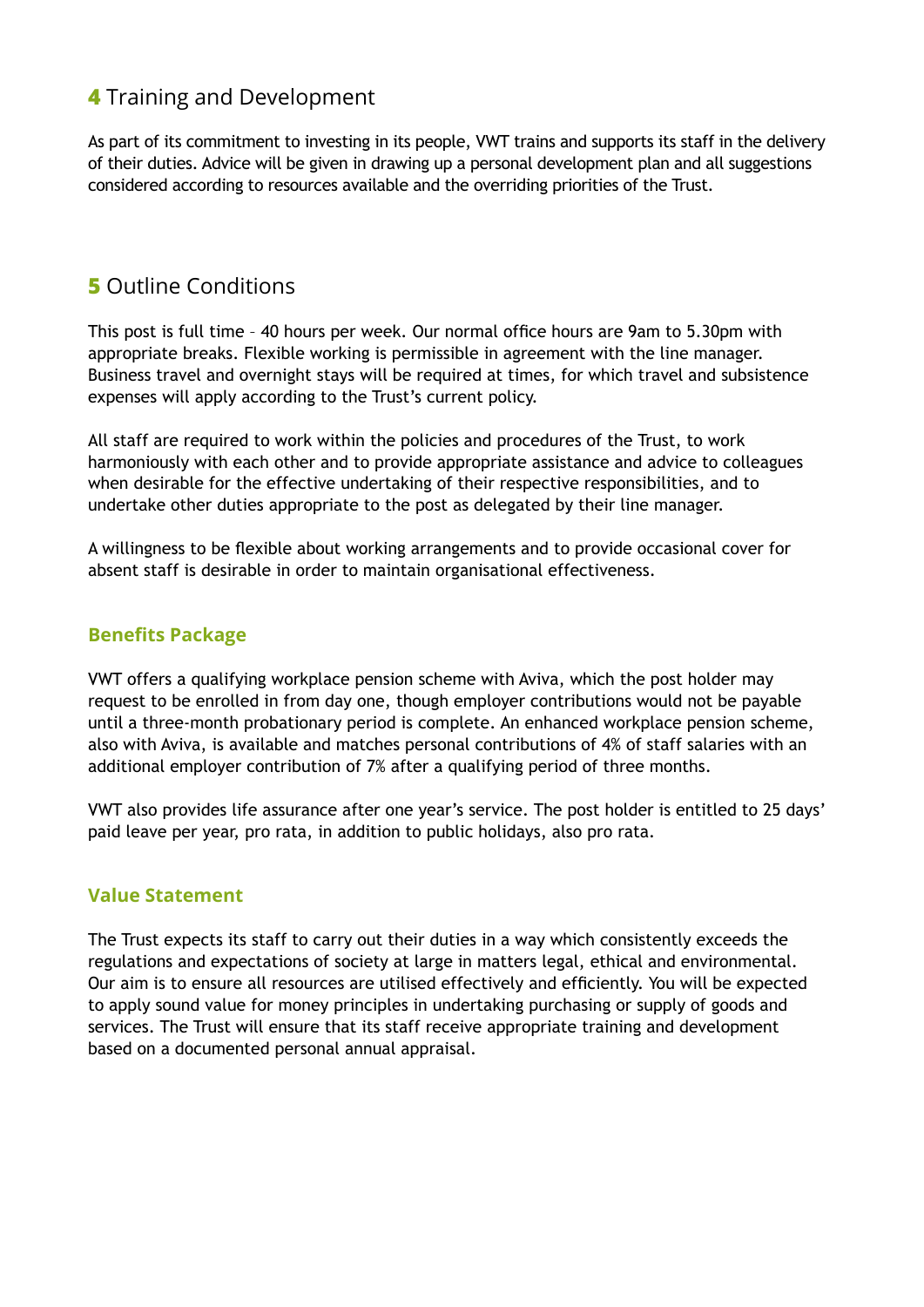## **6** Ideal Candidate Profile

## **Qualifications**

- Educated to degree level or have relevant management experience
- CIPD Diploma qualification (desirable) or equivalent HR work experience

## **Experience and Skills Essential**

- Two years' experience in an operations management role
- Knowledge of good HR and H&S practices
- Experience of overseeing business IT and telecommunications provision and infrastructure implementation
- Well organised, and able to manage and prioritise workloads in rapidly changing situations
- Strong IT skills, including use of Microsoft 365 applications and server-based filing systems
- Ability to manage third party suppliers effectively, ensuring good service and value for the Trust
- Good levels of numeracy and literacy with excellent problem-solving skills
- Excellent communication skills
- Full UK Driving licence

#### **Experience and Skills Desirable**

- Fleet management experience
- Experience of working in a charity or not-for-profit organisation
- Interest in wildlife conservation

#### **Personal Qualities**

- Integrity and discretion
- An approachable manner
- Enthusiastic and self-motivated, with initiative and drive
- A positive 'can do' attitude and a professional, flexible approach
- Well-organised with good attention to detail
- Calm and consistent approach to work.
- Committed to self-development, keeping relevant skills and knowledge up to date